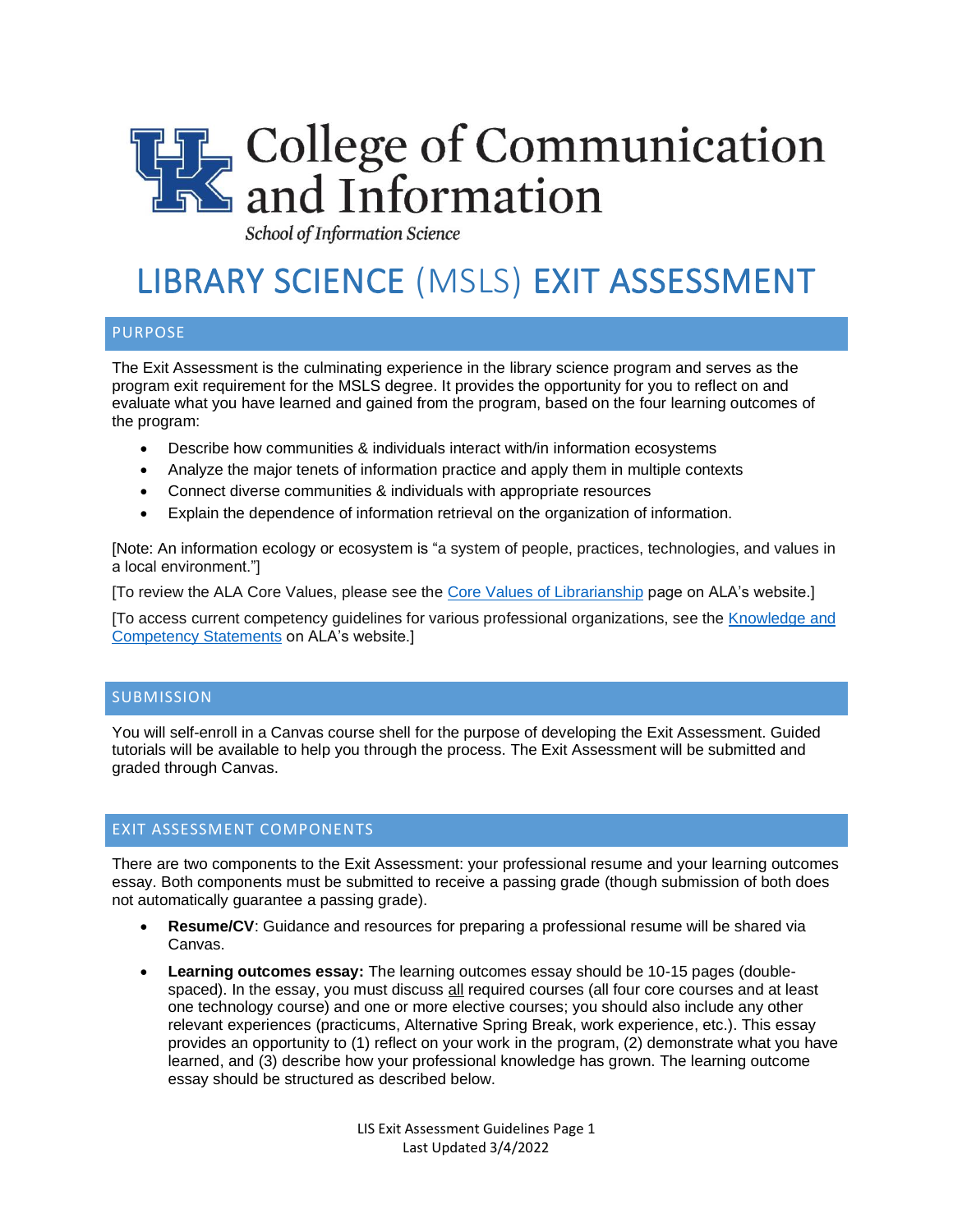## COMPONENTS OF LEARNING OUTCOMES ESSAY

- **Introduction**
- Personal goals/motivations for seeking the MSLS degree
- Discussion of concentration area(s) and reasons for focusing on it
- Learning Outcomes reflection: for *each* of the four outcomes describe:
	- The knowledge and skills pertaining to the learning outcome with which you entered the program
	- What you learned in the core courses pertaining to the learning outcome, synthesizing this into a well-rounded discussion
	- Your current knowledge of and comfort with the learning outcome **using examples from other courses and experiences**
	- Your future plans to continue mastering the learning outcome
- Discussion of plans for continuing education beyond the four learning outcomes
- Conclusion (overall summary)

# TIMELINE FOR EXIT ASSESSMENT DEVELOPMENT

- **Throughout the program:** As you take core courses, you will complete assignments that contribute to your grasp of the four learning outcomes. This will continue with the electives that you choose. You are encouraged to keep notes that reflect on how the various assignments pertain to, and help advance your understanding of, the four learning outcomes.
- **Within the first 30 days of your final semester**: You must submit graduation paperwork and notify your adviser that you plan to submit the Exit Assessment.
- **At least two weeks before the Exit Assessment due date**: Submit your Exit Assessment to your adviser for review. Your adviser will review the two components of the Exit Assessment (your resume and your learning outcomes essay) and provide input.
- **Exit Assessment due date:** You will submit your Exit Assessment by the due date posted at the beginning of each semester on the listserv and on the School website. Note that once you share your Exit Assessment for review in the Canvas shell, it is considered your final submission and it will be graded.
- **Two weeks after the Exit Assessment due date:** You will receive your final pass/fail grade for the Exit Assessment.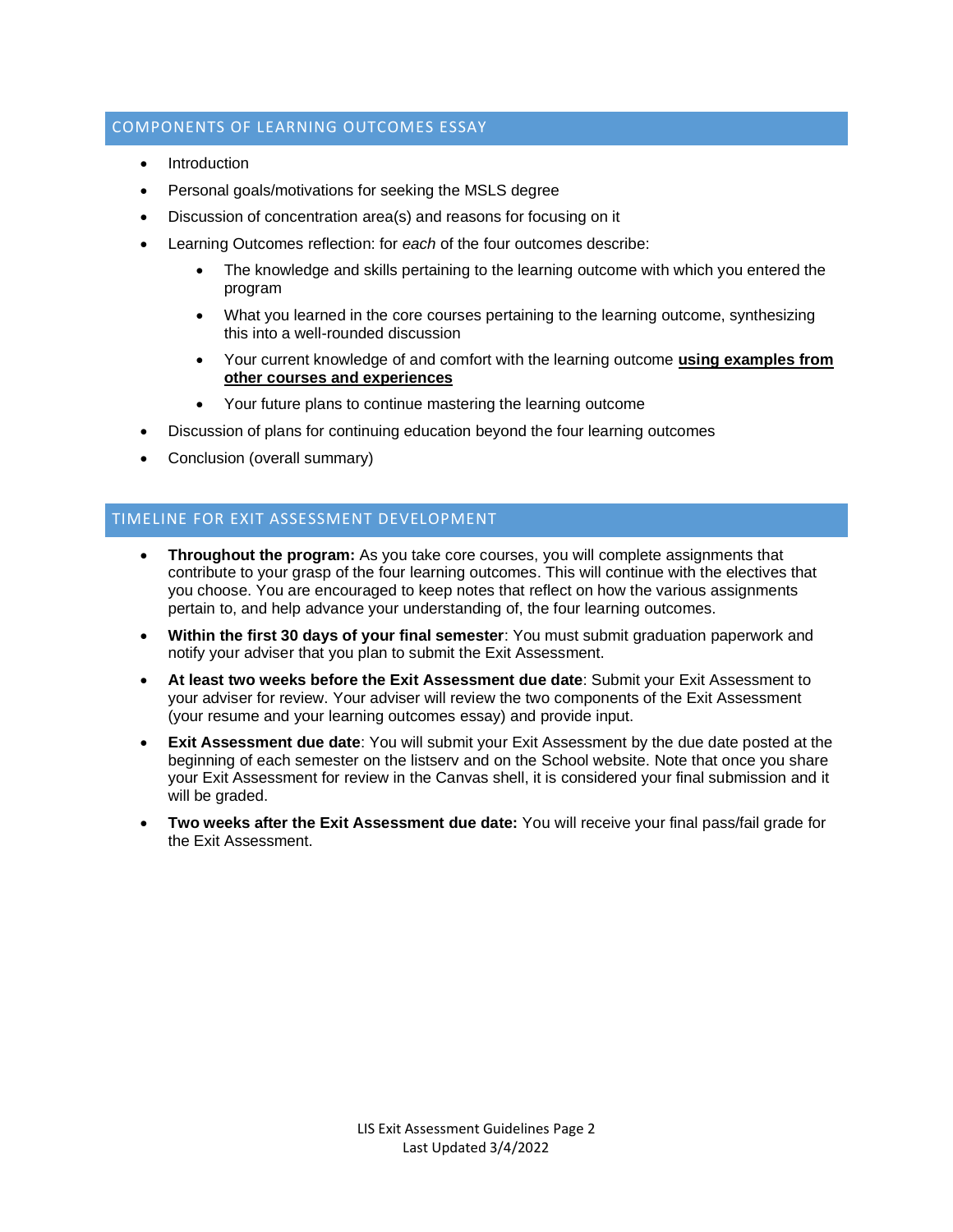# CONNECTING COURSES TO PROGRAM LEARNING OUTCOMES

The charts below should help you connect courses (both core and elective) to the program learning outcomes. Note: these are suggestions. If you see a connection that is not mapped below, you can explain that in your learning outcomes essay.

| <b>Program Learning Outcome</b>                                                              | <b>Courses Covering the Outcome</b>                                          |
|----------------------------------------------------------------------------------------------|------------------------------------------------------------------------------|
| 1. Describe how communities &                                                                | 600, 603, 625, 626, 627, 634, 636, 640, 644, 645, 646,                       |
| individuals interact with/in information                                                     | 647, 648, 659, 665, 668, 672, 676, 690, 695, Study                           |
| ecosystems.                                                                                  | Abroad                                                                       |
| 2. Analyze the major tenets of                                                               | 600, 601, 602, 603, 610, 611, 621, 625, 627, 629, 636,                       |
| information practice and apply them in                                                       | 640, 643, 644, 647, 648, 658, 659, 661, 662, 672, 676,                       |
| multiple contexts.                                                                           | 690, 695, Study Abroad                                                       |
| 3. Connect diverse communities &                                                             | 600, 603, 608, 610, 611, 612, 613, 614, 644, 645, 646,                       |
| individuals with appropriate resources.                                                      | 647, 648, 659, 672, 676, 690, 695, Study Abroad                              |
| 4. Explain the dependence of<br>information retrieval on the organization<br>of information. | 601, 602, 626, 630, 634, 636, 638, 658, 661, 662, 665,<br>668, 672, 690, 695 |

In addition, here is a chart mapping core course assignments to the program learning outcomes. This chart can be used *for reference* while completing the Exit Assessment\*:

| <b>Program learning outcome</b>                                                                   | 600                                                          | 601                                                                                                                | 602                                                                                                    | 603                 |
|---------------------------------------------------------------------------------------------------|--------------------------------------------------------------|--------------------------------------------------------------------------------------------------------------------|--------------------------------------------------------------------------------------------------------|---------------------|
| 1. Describe how<br>communities & individuals<br>interact with/in information<br>ecosystems.       | <b>Information Ecology</b><br>Paper                          |                                                                                                                    |                                                                                                        | Final<br>Reflection |
| 2. Analyze the major tenets<br>of information practice and<br>apply them in multiple<br>contexts. | Community<br>Engagement<br>Activity<br><b>Elevator Pitch</b> | Searching Library<br><b>Online Databases</b>                                                                       | Omeka Digital<br>Library<br><b>Authority Control</b><br><b>Principles Papers</b><br><b>Final Paper</b> | Strategic<br>Plan   |
| 3. Connect diverse<br>communities & individuals<br>with appropriate resources.                    |                                                              | Searching OPAC<br><b>Systems</b><br>Searching Digital<br>Libraries                                                 |                                                                                                        | Strategic<br>Plan   |
| 4. Explain the dependence<br>of information retrieval on<br>the organization of<br>information.   |                                                              | Searching Library<br><b>Online Databases</b><br>Searching OPAC<br><b>Systems</b><br>Searching Digital<br>Libraries | Crosswalk<br><b>Authority Control</b><br>Essay                                                         |                     |

\*Depending on your semester and year of matriculation, your core course works may be different from the examples charted here. *You should discuss whichever core course works you completed in your classes in program and their connections to the current program learning outcomes.*

> LIS Exit Assessment Guidelines Page 3 Last Updated 3/4/2022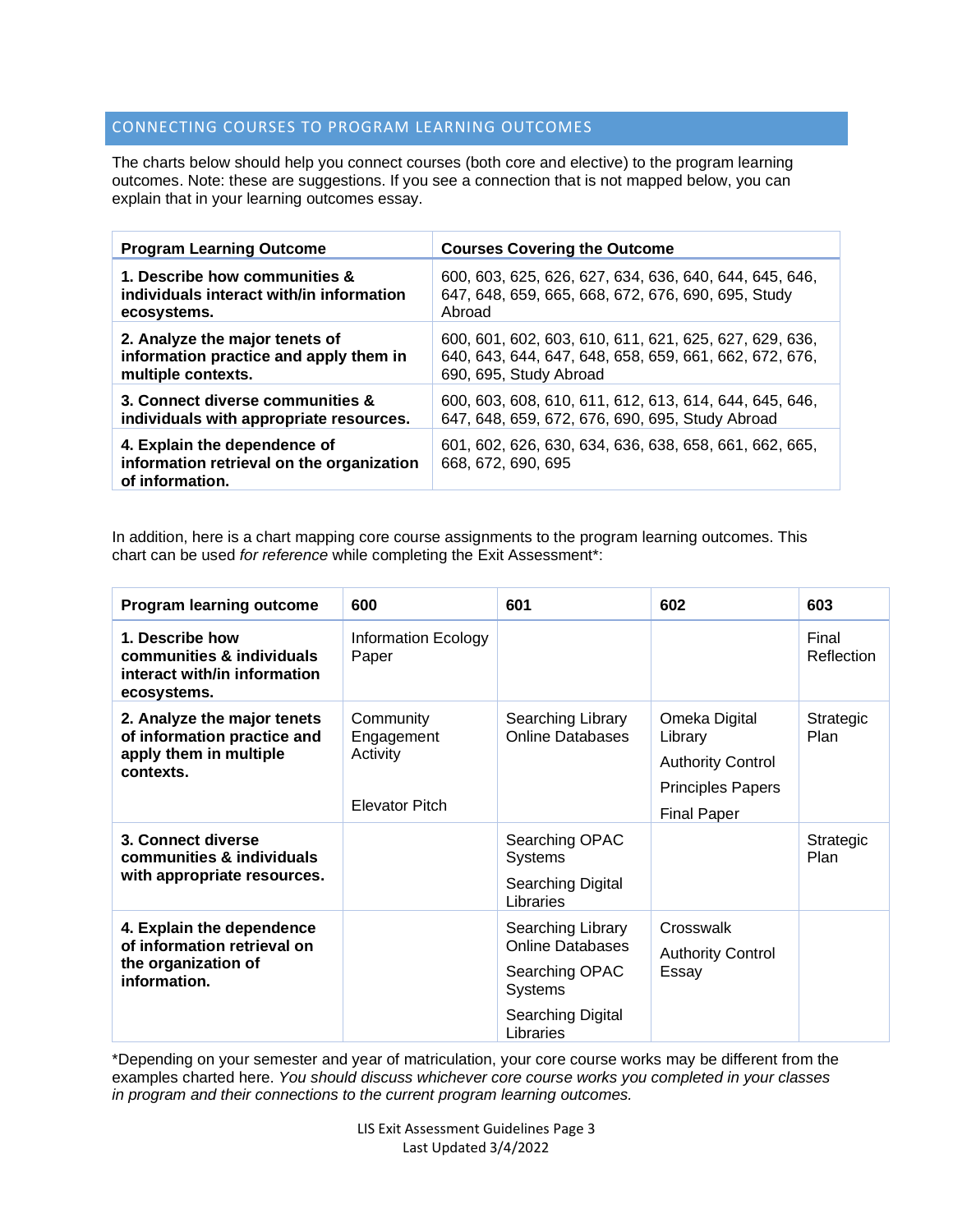## FACULTY ROLE IN THE EXIT ASSESSMENT

The faculty have two roles in the Exit Assessment process. They may advise you on the elements of your Exit Assessment, and they will grade the final Exit Assessment.

- **Advising:** Your adviser can give you feedback **one time** on your Exit Assessment prior to final submission; if you desire feedback, you must submit the Exit Assessment to your adviser at least two weeks prior to final submission (see the timeline above). It is expected that you will submit your best effort to your adviser for their review. The adviser does not serve as your editor and will not do line-by-line corrections.
- **Grading:** The Exit Assessment is graded Pass/Fail only. Your adviser and one other faculty member will grade it. Both the resume and learning outcomes essay must be included for the Exit Assessment to be considered complete; incomplete Exit Assessments will not be graded. The learning outcomes essay is graded on both content and the quality of the writing (see rubric below). You will be notified of the result only when the Exit Assessment has been fully graded, and you should not expect detailed commentary on the Exit Assessment beyond the Pass/Fail grade.

| <b>GRADING RUBRIC FOR THE EXIT ASSESSMENT</b>    |                                |                                                                                                                           |                                                                                                                                                                                                                                                                          |                                                                                                                                                                                                                                                                   |                                                                                                                                                                           |
|--------------------------------------------------|--------------------------------|---------------------------------------------------------------------------------------------------------------------------|--------------------------------------------------------------------------------------------------------------------------------------------------------------------------------------------------------------------------------------------------------------------------|-------------------------------------------------------------------------------------------------------------------------------------------------------------------------------------------------------------------------------------------------------------------|---------------------------------------------------------------------------------------------------------------------------------------------------------------------------|
|                                                  | <b>Criteria</b>                | Exemplary (3)                                                                                                             | Target (2)                                                                                                                                                                                                                                                               | Acceptable (1)                                                                                                                                                                                                                                                    | <b>Unacceptable</b><br>(0)                                                                                                                                                |
| For each<br>Learning<br><b>Outcome</b><br>#1-#4: | Analysis                       | →<br>A score of<br>exemplary<br>exceeds<br>target<br>expectations<br>for criteria<br>area (see next<br>column right)<br>→ | The reflection moves<br>beyond simple<br>description of the<br>relevant coursework<br>to an analysis of how<br>the course work<br>contributed to student<br>understanding of self<br>and the program<br>learning outcome.                                                | The reflection<br>demonstrates<br>student attempts to<br>analyze the<br>experience but<br>analysis lacks<br>depth.                                                                                                                                                | Reflection does<br>not move beyond<br>description of the<br>learning<br>experience(s).                                                                                    |
|                                                  | <i><b>Interconnections</b></i> |                                                                                                                           | The reflection<br>explicitly discusses<br>the connection<br>between content<br>learned in the core<br>courses, in other<br>courses, and<br>professional goals.<br>If relevant, the<br>reflection includes<br>connections to<br>professional<br>experience.               | The reflection<br>provides some<br>discussion of the<br>connection between<br>content learned in<br>the core courses, in<br>other courses, and<br>professional goals.<br>If relevant, the<br>reflection includes<br>connections to<br>professional<br>experience. | There is little to<br>no attempt to<br>discuss the<br>connection<br>between content<br>learned in the<br>core courses, in<br>other courses.<br>and professional<br>goals. |
|                                                  | Self-awareness                 |                                                                                                                           | The reflection<br>demonstrates ability<br>of the student to<br>acknowledge own<br>shortcomings,<br>question their own<br>biases, stereotypes,<br>preconceptions,<br>and/or assumptions<br>and describe new<br>ways of thinking as a<br>result of program<br>experiences. | There is some<br>attempt at self-<br>evaluation, but on a<br>whole the reflection<br>lacks depth.                                                                                                                                                                 | There is little to<br>no attempt to<br>self-evaluate                                                                                                                      |

**(continued next page)**

LIS Exit Assessment Guidelines Page 4 Last Updated 3/4/2022